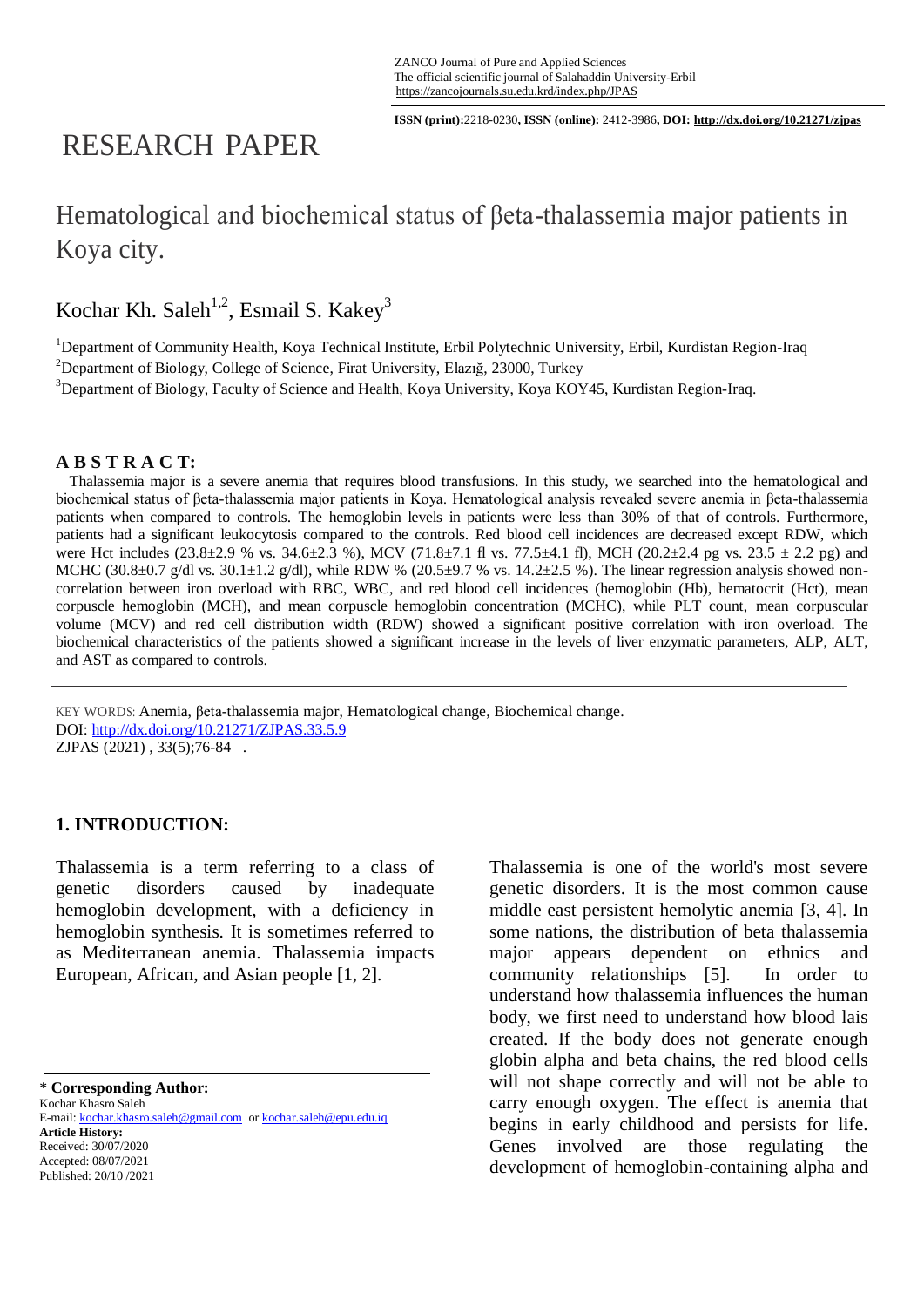beta-globin [6]. Thalassemia may be identified by signs or by the impaired genes. The two major forms of thalassemia, alpha, and beta, are named for the two normal adult hemoglobin protein chains [7]. Beta thalassemia major is an inherited defect hemolytic state in the synthesis of the betaglobin chain, individuals with beta-thalassemia major usually present with severe anemia in the first two years of life, requiring regular transfusions of red blood cells (RBCs) to survive in life [8]. Impaired beta-globin biosynthesis contributes to an aggregation of unpaired alphaglobin string, the shorter life span of red cells, and iron deficiency triggering functional and physiological defects in many organ systems such as the pancreas, which lead to diabetic in some of the patients [9, 10]. The purpose of this study was to compare the liver function parameters, kidney function parameters, and hematological features of beta-thalassemia patients to a control group of children from Koya City.

#### **2. MATERIALS AND METHODS**

#### **2.1. Study design:**

The present investigation consists of 86 subjects divided equally between two groups as shown in (Figure 1), the first group consists of 43  $\beta$ thalassemia major children currently being transfused and managed for the clinical symptoms and manifestations of the disease at the Shaheed Dr. Khalid Teaching Hospital, and the second group consists of healthy control study design. No significant differences appear in the ages between patients and control groups The controls were patient age and sex-matched, the mean patient age  $(9.1\pm2.2$  years) and the controls  $(8.8\pm1.9$  years) of this study. Six 6 Milliliters of venous blood samples were collected from each patient with a disposable syringe prior to the planned blood transfusion. This was then used to predict checks on hematological and biochemical parameters*.*

#### **2.2. Collection of data**:

The analysis included 43 transfusion-dependent βthalassemia majors of different ages and communities from different regions and villages in Koya. Both patients receive a daily transfusion of blood. Several patients underwent splenectomy and had additional iron deficiency surgical problems.



Figure 1. general design of the research.

In addition, the research data collected for the type of causative mutation, biochemical and hematological parameters of the β-thalassemic minor by questionnaire and blood test examination. Before blood transfusion, the consultation with the patients and their caregivers and relatives was held in Shaheed Dr. Khalid's general hospital. Specific information is taken from each person at the point of thalassemia diagnosis, including name, sex, race, residency, and education, in general, whether it was before or after one year of age. A detailed and thorough record of the disease provided then asked questions about the family history, which included consanguinity between parents (Figure 2), number of infected and unaffected children, number of dead siblings of any thalassemic kin.



Figure 2. Degree of consanguinity among patients.

In general, data relating to blood transfusion (the total number and rate of blood transfusion and any transfusion-related complications) and chelation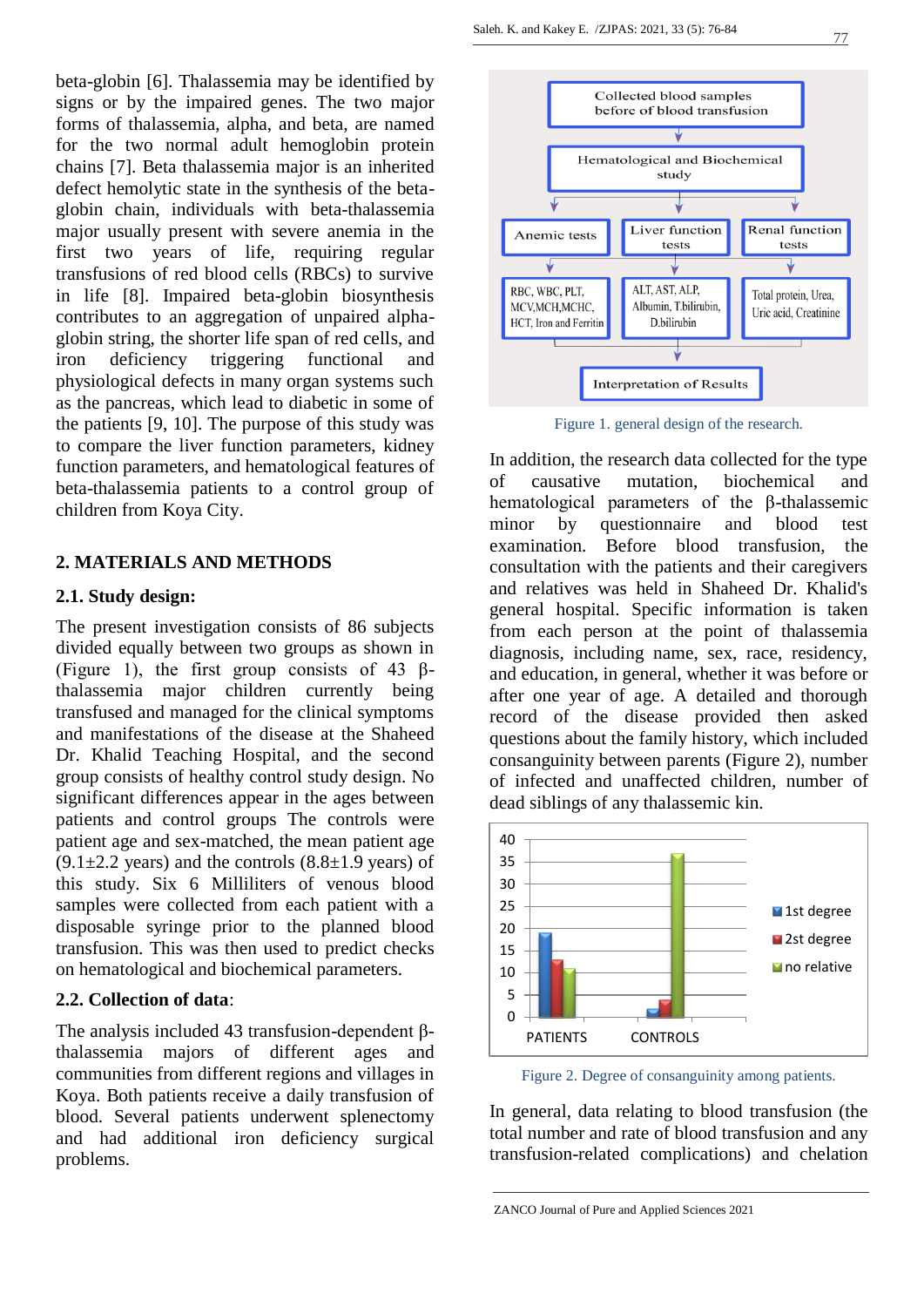78

therapy (chelation sort and regularity) were analyzed. Splenectomy was specifically asked about it and its pacing. Anemia, physical improvements, and skin pigmentation were then investigated by each person. In their visiting hours, they asked to fill out a survey application of medical review and before blood transfusion. Forty-three of the healthy people from various Koya groups (without Hemoglobin disorders) are spontaneously aged and paired with the patient populations used as a control group.

## **2.3. Biochemical analysis:**

Fully automatic chemical analyzer used to evaluate biochemical parameters (Human Star-180), hematological parameters: blood samples are analyzed for blood parameters using a fully automated hematological analyzer in accordance with the protocol of the manufacturer. On the day the blood samples were taken, the hematological parameters (WBC, RBC, Hb, Plt, Hct, and MCV, MCH, and MCHC) are evaluated.

## **2.3. Statistical analysis**:

The current study data were expressed as mean, a standard mean deviation (Mean  $\pm$  S.D.M) and statistical software (SPSS) (Version 20) was used to analyze the data. Two T-test samples (independent student t-test between healthy and thalassemia patients and paired sample t-test between male thalassemia and female thalassemia) and correlation coefficient were used to analyze differences in mean values between 2 groups. The level of significance of P-value (P<0.05) was probably considered statistically significant.

## **3. RESULTS**

Approximately 44% of the major children's parents with β-thalassemia are first-degree cousins compared to the control group with a percentage of less than 5%. In fact, the percentage of 2nd degree consanguineous marriages in the patient groups is significantly higher than that of the control group, 30.2 %, and 9.3 % respectively. The general characteristics of the study groups mentioned in (Table 1A).

## **3.1. Clinical characteristics of thalassemia**

The general and clinical characteristics of the patients are summarized in (Table 1B) which revealed that the majority (67.4%) of the patients are receiving a blood transfusion every 2-3 weeks and 29.9 % every 4 -5 weeks. While only two patients (4.6%) require transfusion at longer intervals, more than 5 weeks.

Table 1A. General characteristics of the studied population.

| <b>Variables</b>              |              | Patients group $(n=43)$ |               |  |
|-------------------------------|--------------|-------------------------|---------------|--|
| Age / year                    | Male         | Female                  | Total         |  |
|                               | $8.9 + 2.3$  | $8.8 \pm 1.4$           | $9.1 \pm 2.2$ |  |
| <b>Number</b>                 | 23           | 20                      | 43            |  |
| Percentage                    | 53.48        | 46.51                   | 100           |  |
| <b>Parents</b>                |              | Patients group (n=43)   |               |  |
| consanguinity                 |              |                         |               |  |
| of<br><b>Degree</b>           | $1st$ degree | $2nd$ degree            | No            |  |
| consanguinity                 |              |                         | relative      |  |
|                               |              |                         |               |  |
| <b>Number</b>                 | 19           | 13                      | 11            |  |
| Percentage                    | 44.1         | 30.2                    | 25.5          |  |
| Results expressed as Mean ±SD |              |                         |               |  |

#### Table 1B. General characteristics of the studied population.

| <b>Variables</b>                     | Controls group $(n=43)$ |              |               |
|--------------------------------------|-------------------------|--------------|---------------|
| Age / year                           | Male                    | Female       | Total         |
|                                      | $9 + 2.3$               | $8.7 + 3.1$  | $8.8 \pm 1.9$ |
| <b>Number</b>                        | 23                      | 20           | 43            |
| Percentage                           | 53.48                   | 46.51        | 100           |
| <b>Parents</b><br>consanguinity      | Patients group (n=43)   |              |               |
| of<br><b>Degree</b><br>consanguinity | $1st$ degree            | $2nd$ degree | No relative   |
| <b>Number</b>                        | $\mathfrak{D}$          | 4            | 37            |
| Percentage                           | 4.6                     | 9.3          | 86.0          |
| Results expressed as Mean $\pm SD$   |                         |              |               |

Splenectomies thalassemic patients represented only 20.9% of the cases. Regarding iron chelation of the patients withdraw the overloaded iron through the subcutaneous pumps (deferral pumps) used by 46.5%, of the patients, through intramuscular infusion about 34.8%, while intravenous infusion about 11.6% and oral chelation (X-Jade) of iron is used by 6.9% of the patients. The presence of other thalassemic patients within the same family (brothers or sisters) is obvious and 67.3% of the current patients have other thalassemic brothers and /or sisters **(**Table 2).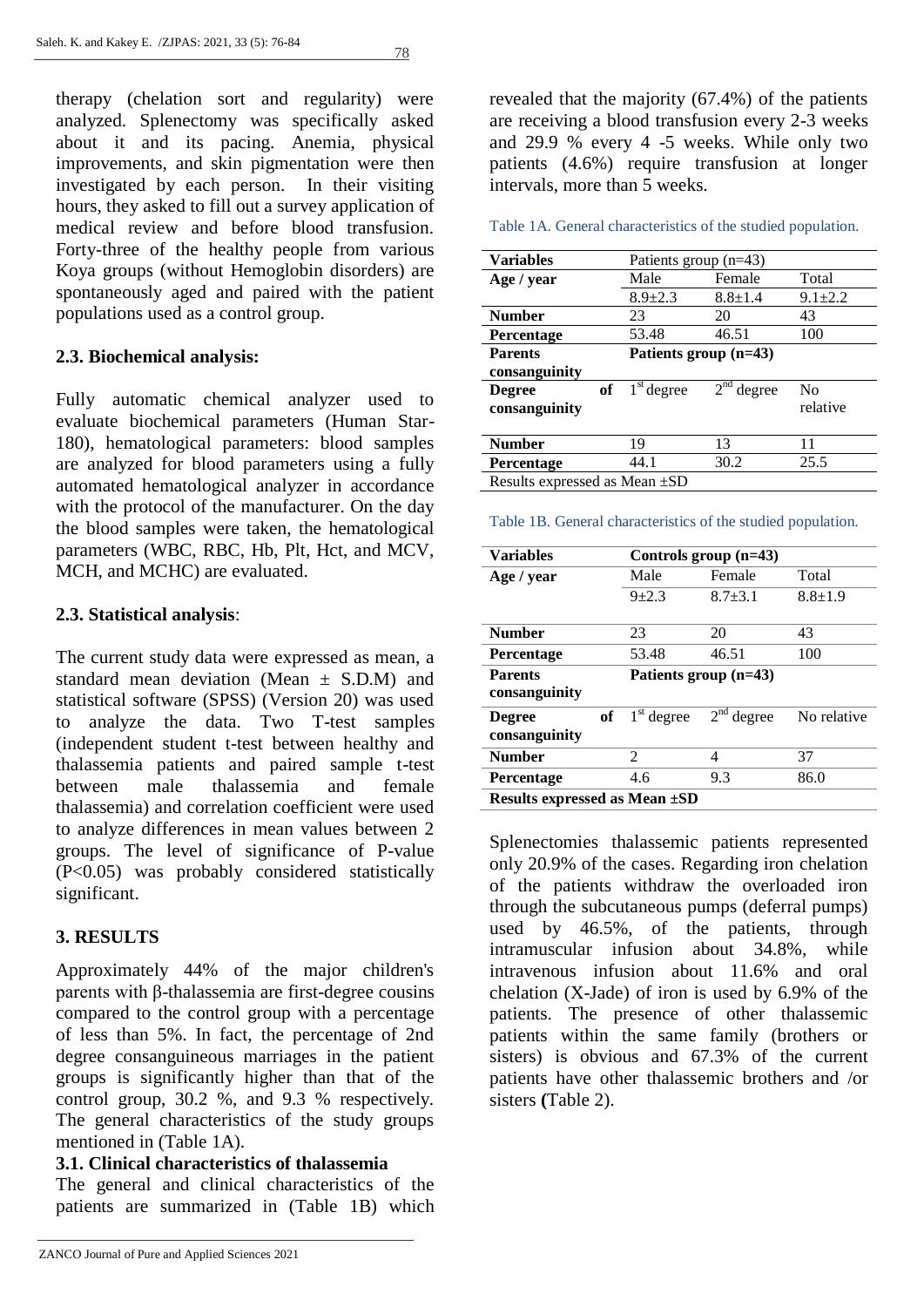| Table 2. Clinical characteristics of thalassemia. |
|---------------------------------------------------|
|---------------------------------------------------|

| Period of transfusion           | <b>Number</b>  | % Percentage |
|---------------------------------|----------------|--------------|
| 2-3 weeks                       | 29             | 67.4         |
| 4-5 weeks                       | 12             | 27.9         |
| More than 5 weeks               | $\overline{2}$ | 4.6          |
| Iron chelation                  | <b>Number</b>  | % Percentage |
| Desferal pump                   | 20             | 46.5         |
| Intramuscular<br>infusion       | 15             | 34.8         |
| Intravenous infusion            | $\overline{5}$ | 11.6         |
| Oral (x-Jade)                   | 3              | 6.9          |
| Splenectomy                     | <b>Number</b>  | % Percentage |
|                                 |                |              |
| Yes                             | 9              | 20.9         |
| No                              | 34             | 79.0         |
| Thalassemic<br>brothers/sisters | Number         | % Percentage |
| $\theta$                        | 14             | 32.5         |
| 1                               | 17             | 39.5         |
| $\overline{4}$                  | 3              | 6.9          |

## **3.2. Incidence of the thalassemia**

#### **3.2.1. Distribution of age and sex:**

Age ranged among the patient populations (1-19 years), 8 patients between the ages (1-4 years), 18 patients between the ages (5-9 years), 11 patients between the ages (10-14 years) and 6 patients between the ages (15-19 years), 53.4% male and 46.5% female.

#### **3.2.2. Family history of thalassemia:**

Twenty-one (48.8%) recruited patients had another sibling (either alive or deceased) or thalassemia relative and 22 (51.1%) patients had no sibling or thalassemia relative affected (either alive or deceased).

## **3.2.3. Age at first diagnosis:**

Twenty-six (60.4 percent) of the recruited patients were diagnosed before two years of age, while the diagnosis was rendered after two years of age in the remaining patients.

### **3.2.4. Skeletal changes**:

All patients assessed for skeletal changes and such changes were noted in 17 cases (39.53%) and included facial bone expansion characteristics, large skull, frontal bone bossing. Such bone modifications in the remaining 26 (60.46 percent) patients have been of varying degrees, ranging from mild to severe degrees, with no apparent or major structural shifts.

## **3.2.5. Skin pigmentation**:

Skin pigmentation was observed in 19 patients (44.18%) which varied from a slight increase in skin pigmentation to very dark-colored skin, especially in the face and hands, and 23 remaining patients (53.48%) retained normal skin pigmentation.

#### **3.2.6. Viral hepatitis assessment**:

Most thalassemia patients checked for hepatitis B and C specifically for whole blood using a hepatitis B and C strip of the 43 patients surveyed, 27 patients tested positive for hepatitis C were nearly (62.7 percent), while none of our patients tested positive for hepatitis B.

## **3.3. Pre-transfusion levels of hemoglobin**:

Pre-transfusion levels of hemoglobin were available in 36 (83.7%) of patients enrolled. The pre-transfusion distribution of hemoglobin levels in these patients and indicates that it was below 9  $gm / L$  in 20 patients (66.6%) and below 16 gm / L in 12 patients (33.3%).

**3.3.1. Hematological features of thalassemia**: Both complete blood counts parameters and red blood cell indexes in patients with betathalassemia assessed in this analysis have identified important issues. Compared to healthy controls, a severe anemic presentation was seen in patients. The rate of hemoglobin in patients decreased to about 30 percent of the amount reported in healthy controls,  $8.0 \pm 1.0$  g / dL vs.  $11.4\pm0.8$  g / dL, while the incidence of red blood cells decreased with the exception of RDW, which included Hct (23.8±2.9 vs. 34.6±2.3), MCV  $(71.8\pm7.1$ fl vs.  $77.5\pm4.1$ fl), MCH  $(20.2\pm2.4$  vs.  $23.5 \pm 2.2$ ), MCHC (30.8 $\pm$ 0.7 vs. 30.1 $\pm$ 1.2), and RDW percent  $(20.5\pm9.7 \text{ vs. } 14.2\pm2)$ . In contrast, severe leukocytosis was also found in patients relative to healthy controls  $11.8 \pm 4.6$  vs.7.1 $\pm$ 2.2 X 109/L, and linear regression testing was used in the current study to assess the association between blood cell rates (RBC, WBC, and PLT) and incidences of red blood cells (Hb, Hct, MCV, MCH, and MCHC) of iron excess concentrations

ZANCO Journal of Pure and Applied Sciences 2021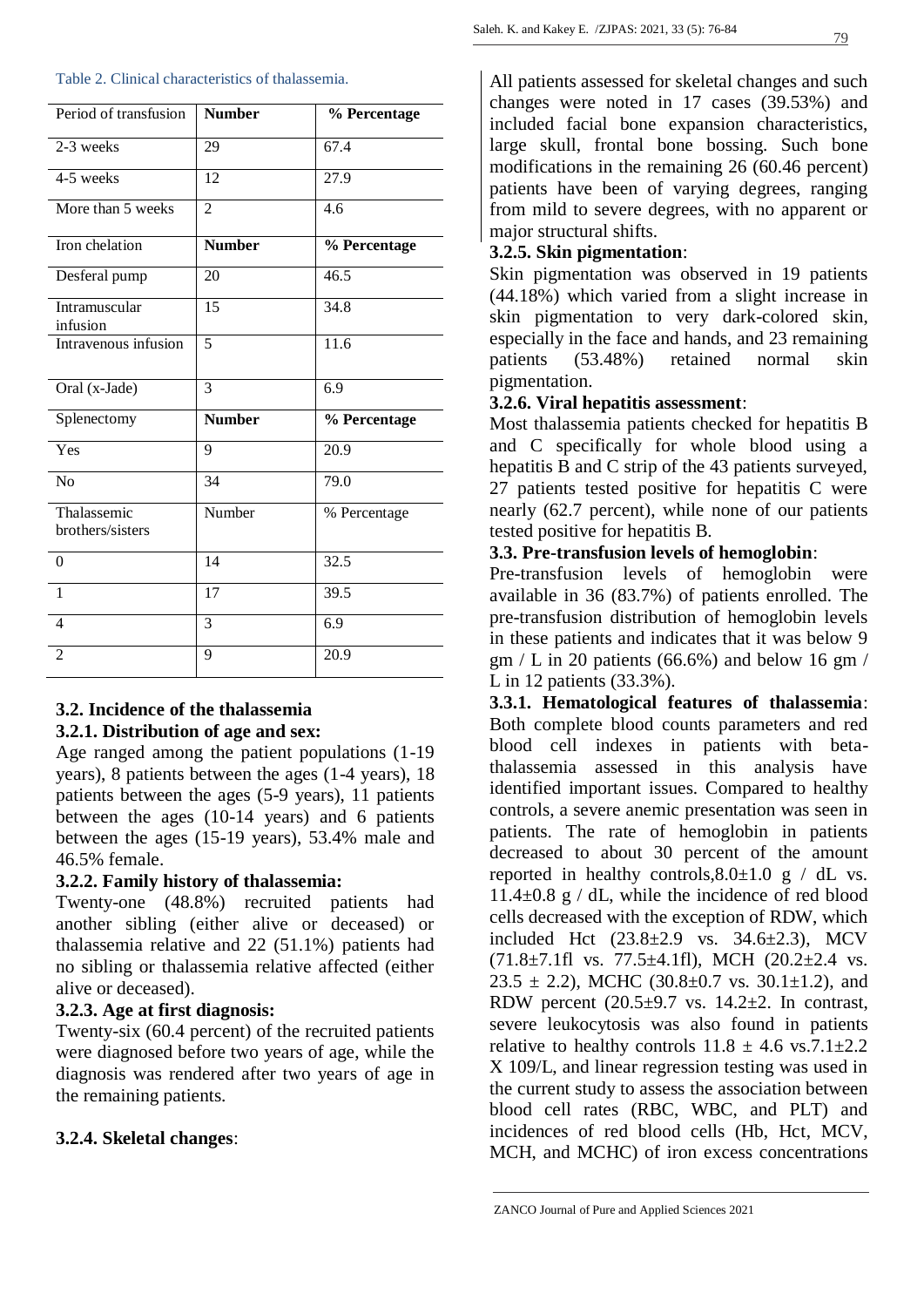80

in thalassemia. no correlation was found between RBC and iron  $(r = -0.036, P = 0.410)$ , also for WBC no correlation was found with iron (r  $=0.069$ , P  $=0.030$ ), while for PLT significant (r  $=$ 0.292,  $P = 0.029$ ) positive correlation was found with iron, whereas for red blood cell incidences there is no correlation between blood cell incidences (Hb, Hct, MCH , MCHC and RDW ) and iron, except MCV and RDW blood cell incidence, which have a significant positive correlation with iron overload (Table 3), (Table 4), and (Figure 3).

| <b>Iron</b> overload |                 |             |  |
|----------------------|-----------------|-------------|--|
| parameters           | Pearson         | P-value     |  |
|                      | correlation (r) | (p)         |  |
| Hb                   | $r = -0.036$    | $P = 0.410$ |  |
| <b>H</b> ct          | $r = -0.069$    | $P = 0.330$ |  |
| <b>MCV</b>           | $r = 0.232$     | $P = 0.029$ |  |
| <b>MCH</b>           | $r = -0.036$    | $P = 0.410$ |  |
| <b>MCHC</b>          | $r = 0.069$     | $P = 0.330$ |  |
| <b>RDW</b>           | $r = 0.292$     | $P = 0.029$ |  |

Table 4. Correlation between blood cell and iron overload.

|                   | Iron overload   |               |
|-------------------|-----------------|---------------|
| <i>parameters</i> | Pearson         | P-value $(p)$ |
|                   | correlation (r) |               |
| <b>RBC</b>        | $r = -0.036$    | $P = 0.410$   |
| <b>WBC</b>        | $r = 0.069$     | $P = 0.330$   |
| PLT               | $r = 0.292$     | $P = 0.029$   |



Figure 3. Hematological changes in thalassemia.

## **3.4. Biochemical characteristics of thalassemia 3.4.1. Renal function test parameters**:

The results of the current study showed a significant decrease in serum total protein and serum creatinine levels in beta-thalassemia patients  $(6.1 \pm 0.6g$  / dl,  $0.43 \pm 0.07mg$  / dl)

compared to healthy controls of the same age and sex  $(6.9\pm0.4 \text{ g} / \text{ d}l, 0.51\pm0.9 \text{ mg} / \text{ d}l)$ , while thalassemia patients showed a significant increase in serum uric acid levels  $(4.4 \pm 0.4 \text{ g} / \text{d}l, 0.51)$  $\pm 0.9$ mg / dl), as it clear in the (Figure 4). In addition of it in the correlation relation between all renal parameters have no significant correlations as shown in the Table (5).



Figure 4. Changes in the renal function of thalassemia.

Table 5. Correlation between renal parameters and iron overload.

| <b>Iron</b> overload |                 |                |  |
|----------------------|-----------------|----------------|--|
| parameters           | <b>Pearson</b>  | <b>P-value</b> |  |
|                      | correlation (r) | (p)            |  |
| <b>Creatinine</b>    | $r = 0.097$     | $P = 0.268$    |  |
| Uric acid            | $r = 0.190$     | $P = 0.111$    |  |
| Urea                 | $r = -0.028$    | $P = 0.430$    |  |
| <b>Total protein</b> | $r = 0.096$     | $P = 0.269$    |  |
|                      |                 |                |  |

## **3.4.2. Liver function test parameters 3.4.2.1. Enzymatic liver parameters:**

The findings of the current study show a significant increase in the level of liver enzymatic parameters ALP, ALT and AST  $(187.1 \pm 51.3 \text{ UI})$ L,  $47.5 \pm 23.1$ UI / L and  $56.3 \pm 31.3$ UI / L) compared to healthy controls  $(83.2 \pm 29.1$ UI / L,  $16.3 \pm 13.4$ UI / L and  $25.9 \pm 5.1$ UI / L) respectively (Figure 5) show a positive significant correlation between ALT and iron overload, while for ALP and AST shows no correlation with iron overload.

**3.4.2.2. Non-enzymatic parameters of the liver:**  The findings of the current study showed a significant improvement in the rate of nonenzymatic parameters of the liver, serum total bilirubin, serum direct bilirubin and serum indirect bilirubin  $(1.1\pm0.7mg / dl, 0.43 \pm 0.39mg / dl)$ and $0.67\pm0.43$ mg / dl) compared to healthy controls of the same age and sex  $(0.6 \pm 0.1 \text{mg}/\text{dl})$ ,  $0.22 \pm 0.08$  mg / dl and  $0.38 \pm 0.11$  mg / dl). Nonetheless, the findings of serum albumin rate liver-related non-enzymatic parameters showed a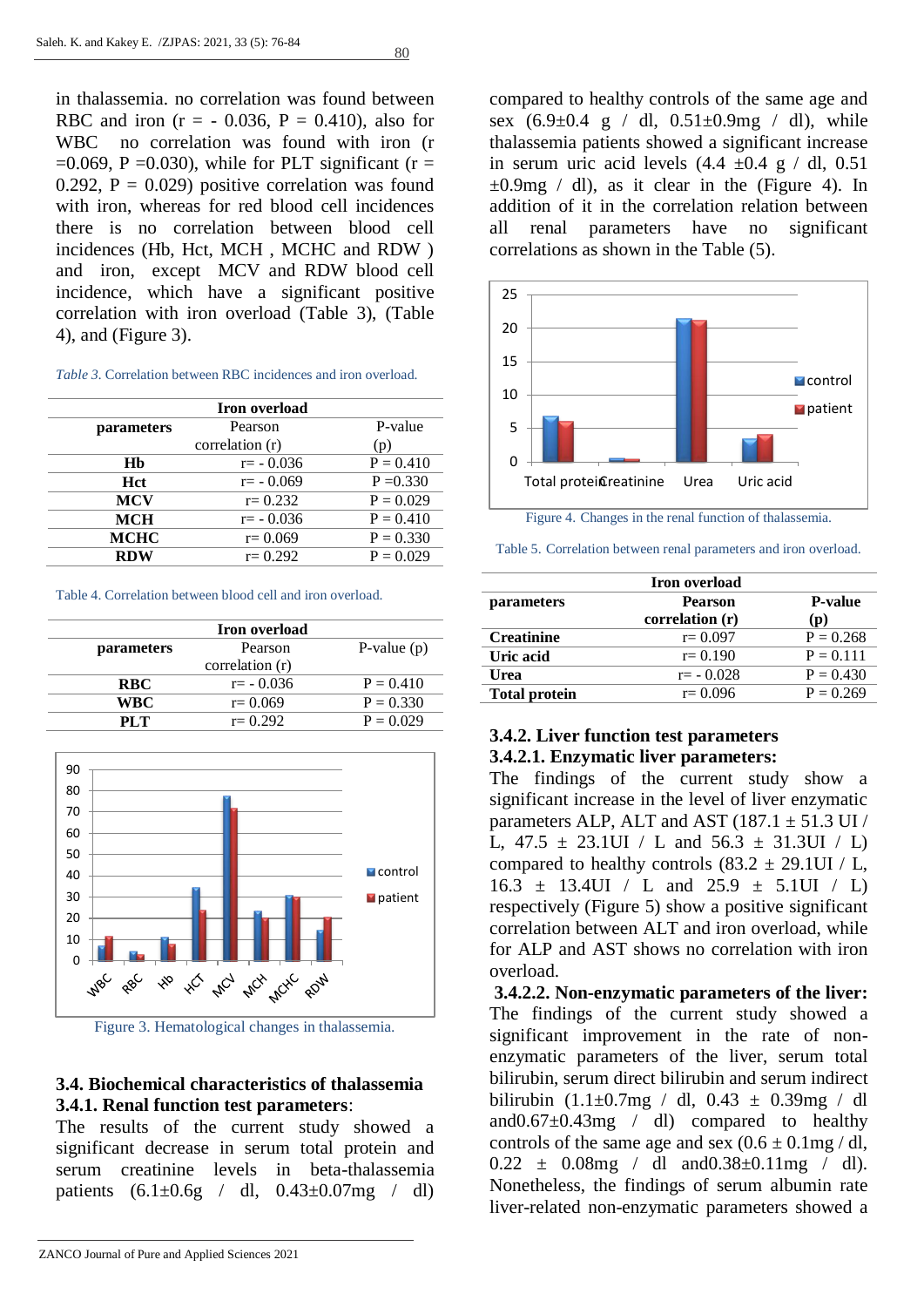significant decrease in stable regulation relative to its point  $(4.1 \pm 0.3 \text{ g} / \text{dl}, 4.6 \pm 0.3 \text{ g} / \text{dl})$ . (Figure 6) comparisons of all non-enzymatic liver parameters with iron values in iron overload patients indicate poor non-significant correlations, full bilirubin, and indirect bilirubin parameters display low positive iron overload correlations, while specific bilirubin and albumin parameters show weak negative iron overload correlations.







Figure 6. Changes in the non-enzymatic liver function parameters.

#### **3.4.2.3. Iron profile:**

The study findings showed significant changes in serum ferritin and iron  $(3132.0 \pm 1012.1 \text{ ug } / \text{ dl})$ , 167.1  $\pm$ 0.423 ng / ml) vs. (44.3  $\pm$  22.3 ug / dl,  $112.3 \pm 0.68$  ng / ml) relative to control point respectively. Furthermore, in the sample populations, association evaluation of iron profile (iron and ferritin) with iron overload in thalassemic patients shows high positive associations with iron values ( $r= 0.368$ ,  $p=0.008$ ).

#### **4. DISCUSSION**

## **4.1. Incidence of the thalassemia distribution**

**4.1.1. Beta-thalassemia major age distribution:**

The information gathered in the context of a

questionnaire. Patients involved in the actual research suggested the age and gender distribution of thalassemia patients. The age range was between (1-19 years) of the registered thalassemia patients. These include eight patients aged 1-4 years, 18 patients aged 5-9 years, 11 patients aged 10-14 years, and 6 patients aged 15-19 years. The patient's gender allocation proportions were male (53.4 percent) and woman (46.5 percent). Significant differences are observed in the consanguinity of parents of thalassemic patients and healthy controls, suggesting that consanguinity is correlated with the incidence of β-thalassemia in boys, this was clarified by the parents ' low health education and knowledge of the disorder, the findings of an earlier study designed to evaluate the consanguinity of parents with contrast, the proportions of 2nd degree consanguineous marriages in client populations are significantly higher than those of the control group, respectively 30%, and 9.3%. This result is consistent with the results published in preliminary studies [1, 11] in the current study, approximately twenty-one enrolled patients (48.8%) had another sibling either thalassemia relative (either alive or deceased) and (51.1%) had no sibling or thalassemia relative affected (either alive or deceased). Early reviews also found in another study showing that clinicians with thalassemia have another parent or family with thalassemia [2].

#### **4.1.2. Viral hepatitis thalassemia**:

Hepatitis is liver inflammation. For instance, medications, alcohol, chemicals, and autoimmune diseases may cause inflammation of the liver, but some viruses cause around half of all hepatitis in humans. Viruses that target liver specifically are referred to as hepatitis viruses. There are several varieties of hepatitis viruses; including types A, B, C, D, E. Varieties A, B, and C are the most prevalent and all hepatitis viruses that cause acute hepatitis, although persistent hepatitis may be triggered by viral types B and C. Thus, as a consequence of blood transfusion, most thalassemia patients had untreated hepatitis, of 43 patients surveyed around 27 patients (62.7%) tested positive for hepatitis C. None of our doctors, on the other side, tested positive for hepatitis B. It is also linked to the viral transmission pathway, the most common blood and needle transmission of HCV; hence it's more

ZANCO Journal of Pure and Applied Sciences 2021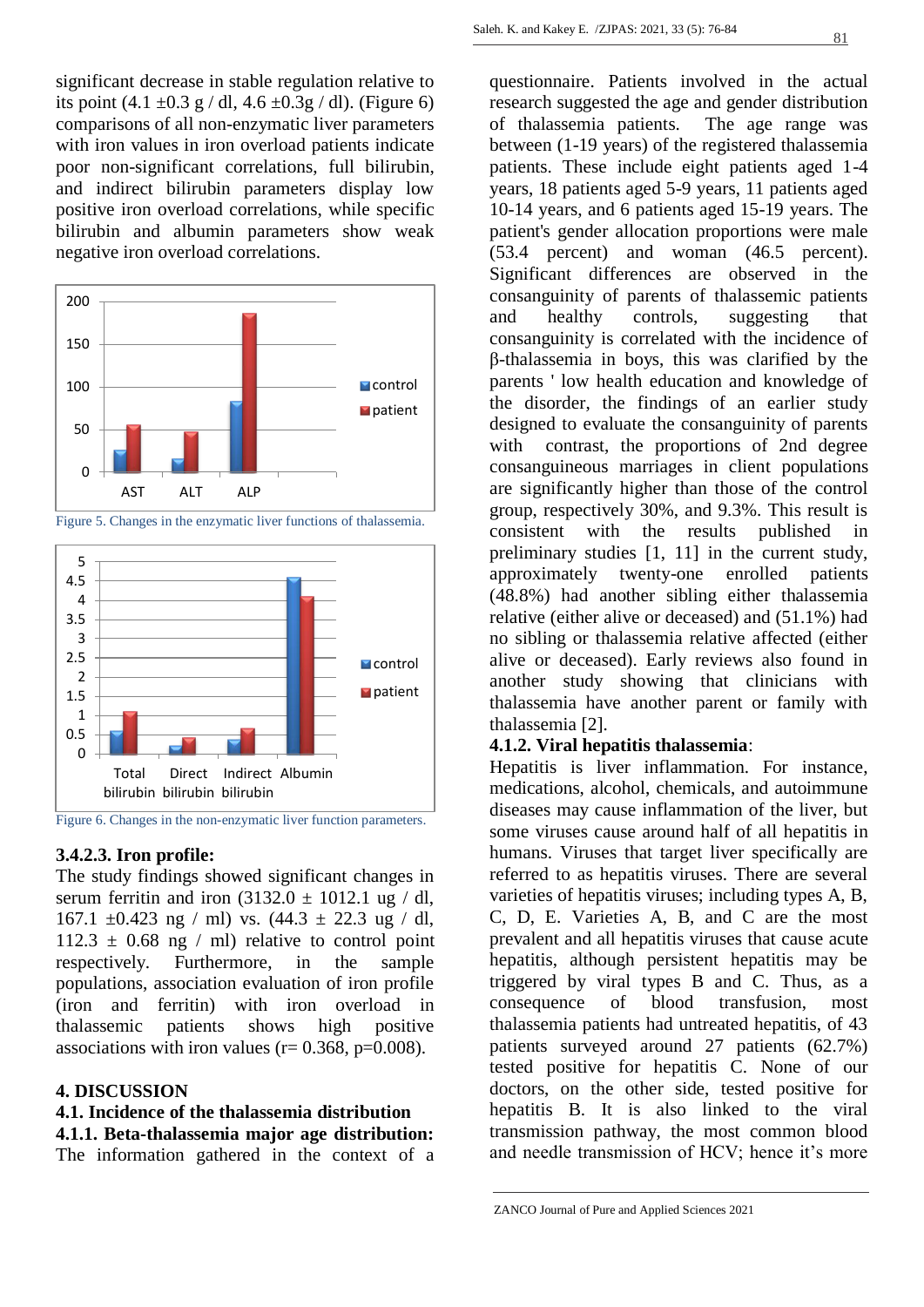frequent in patients with thalassemia. Severe anemic occurs as a consequence of thalassemia and involves healthy red blood cells each month. Otherwise, HBV is the most common route of spread among thalassemia patients in the studied population [7].

## **4.1.3. Association of thalassemia with other diseases**:

All patients evaluated for skeletal changes in this investigation, and such changes were noted in 39.53 percent of patients including characteristic facial bone expansion, large skull, and frontal bone bossing. Such shifts in the bone were of varying degrees, ranging from mild to severe degrees, the same skeletal feature as the previous study showed [12]. Bone defects present as rickets, scoliosis, extreme bone pain, spinal deformity, osteopenia, serious osteoporosis or multiple fractures, excess iron accumulation in the bones may affect the number and function of osteoblasts and interfere with mineralization, contributing to osteoporosis [13, 14]. No significant changes in the skeleton are found in the remaining 26 patients (60.46 percent). Skin pigmentation was observed in 19 patients (44.18%) which ranged from a slight increase in skin pigmentation to a very dark-colored skin, especially in the face and hands, while the other 23 patients (53.48%) retained normal skin color. Past [15] research affirms and aligns with these findings. Therefore, indicated that the majority of patients (67.4%) undergo blood transfusion every 2-3 weeks and 29.9% 4-5 weeks, whereas only two patients (4.6%) need a transfusion at longer intervals, more than 5 weeks, as stated by [16] agreement. Blood transfusions are the most common treatment for all major thalassemia types. Such transfusions are necessary in order to provide the person with hemoglobin capable of providing the oxygen needed by the body of the patient Splenectomy is clarified as it prevents the extra corpuscular process responsible for the increased degradation of healthy donor red cells in the bloodstream of the person. In respect to iron chelation, nearly half of clinicians extract the excessive iron through subcutaneous pumps (deferral pumps), 46.5% through intramuscular infusion, while 34.8% by intravenous infusion. 6.9% of clinicians used oral chelation (X-Jade) for titanium. Chelation therapy's key goal is to reduce tissue iron to a level where there is no ironmediated toxicity. Therefore, chelate should have a high iron specificity [17].

## **4.2. Biochemical characteristics of thalassemia 4.2.1. Renal thalassemia parameters**:

Results from this study showed that thalassemia patients renal function parameters changed significantly with the exception of serum urea. The findings showed a significant rise in the amount of serum uric acid relative to healthy volunteers, a significant reduction in the rate of serum creatinine according to its level of healthy controls. Such results confirm [18]. Total plasma protein concentrations were dramatically reduced in patients relative to healthy controls Similar results have been reported by [19] verifying our observations. Uric acid in red blood cells is considered to be the metabolically inactive end product of purine metabolism [20]. Rapid erythrocyte turnover in conjunction with reduced reabsorption of diluted uric acid from possible weakened renal tubules may explain the reported rise in serum uric acid concentrations in thalassemia patients [21]. Creatinine is a waste product usually processed out of the blood and excreted with the urine. High creatinine levels may be correlated with kidney function dysfunction or/and decreased muscle mass in thalassemic patients. The possible cause for reduced serum total protein, kidney disease, and liver disease [22], and there is no association of urea, creatinine, and albumin in the statistical analysis of the relationship between the renal parameters in thalassemic patients.

#### **4.2.2. Liver parameters of thalassemia 4.2.2.1. Enzymatic liver parameters**:

There was a substantial increase in thalassemic patients' liver enzymatic parameters compared to control samples in our studies. For adolescents with β-thalassemia, elevated liver enzymatic are suggestive of liver failure and liver enzyme leak into the plasma [1, 15]. Liver cell trauma allows the enzymes to escape into the bloodstream, in turn, enzyme parameter elevations are primarily used to assess whether the liver has been compromised and its activity is weakened liver disease, often correlated with frequent blood transfusions of thalassaemic patients and the effects of liver enzyme association testing. It is also correlated with the damage caused by iron overloading of liver cells during blood transfusion and contributes to leakage of enzymes into the blood circulation [23].

ZANCO Journal of Pure and Applied Sciences 2021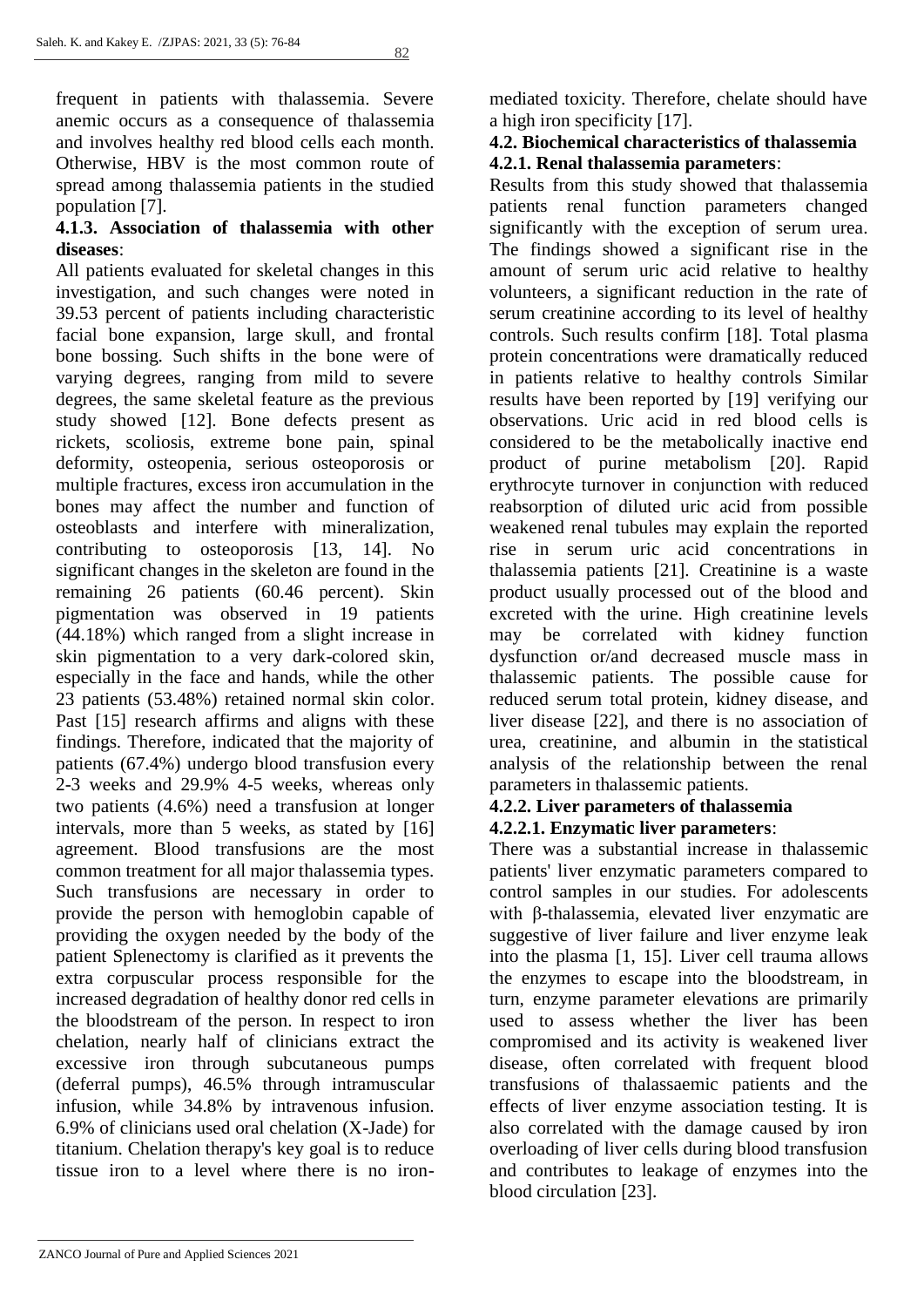Non-enzymatic liver variables such as overall bilirubin levels have increased dramatically in contrast to healthy control and specific bilirubin levels have significantly increased relative to healthy control. However, this observation is compatible with the findings of [24]. The increase and specific rates of bilirubin in thalassemic patients were consistent with the hemolytic cycle and reinforce the existing damage to the liver. The iron overload found in β-thalassemic patients could theoretically produce hepatic toxicity and, therefore, elevated overall and specific bilirubin levels, while the rate of albumin showed a significant decrease relative to normal regulation, the possible cause of decreased serum albumin is the secondary reduction of protein synthesis by the liver, its consent to findings were obtained [6, 10].

## **4.3. Iron profile**:

The study findings showed a substantial increase in serum ferritin and iron compared to a healthy control group. This observation was compatible with the findings of [25]. This is a reasonable result where both transfusion iron deficiency and insufficient gastrointestinal absorption are observed in thalassemic patients. This observation was backed by several reports, such as [18] and [21]. From a biochemical point of view, it seems obvious that high iron concentrations have detrimental effects on the body organs and disrupt certain organs to conduct their own normal functions Lack of physiological process in betathalassemia major to remove excessive iron triggers their tissue deposition. Serum ferritin represents the state of the body's iron stores. Iron tissue overloaded is the most critical complication of β-thalassemia and is a major topic of management [26] and explanation of association study between iron overload and ferritin suggests a highly significant connection between iron overload and ferritin values in the body in positive states, indicating that as iron values rise in the body, ferritin values often increase in positive states.

## **4.4. Gender-related hematological and biochemical characteristics of patients:**

The hematological and biochemical features of thalassemia males and females showed no significant gender differences. This demonstrated in population studies by the age of thalassemic

patients as most of the thalassemic patients in population studies were under 16 years of age. This indicates that under the age of puberty, a thalassemic disorder often plays a major role in children's lag in puberty and development. Such results have been supported by previous [1, 26] studies.

#### **CONCLUSIONS**

In the present study, concluded that in patients with beta -thalassemia major, higher incidence of hematological and biochemical changes occurs in addition to iron overload in all patients. There is no any gender-related hematological and biochemical significantly changes.

#### **Acknowledgments**

We would like to express our deep appreciation to all patients suffering from Beta-thalassemia and their parents for allowing us to carry out this research and to their staff who have contributed to this study at the Shahid Dr. Khalid Hospital in Koya City.

#### **Declaration of conflicting interests**

Authors also confirmed that there are no potential conflicts of interest with regard to the study, authorship and/or publishing of this paper.

#### **Funding**

The author received no financial support for the research, authorship, and/or publication of this article.

#### **References**

- [1] Saleh, K.K. and Kakey, E.S. (2018). Some Molecular Characterization of β-Thalassemia Major In Koya City, *International Conference on Pure and Applied Sciences*, C Vol. 4 (4), pp: 64-68.
- [2] Ward, A., Caro, J.J., Green, T.C., Huybrechts, K., Arana, A., Wait, S., and Eleftheriou, A. (2002). An international survey of patients with thalassemia major and their views about sustaining life-long desferrioxamine use, *BMC clinical pharmacology*, C Vol. 2 (1), pp: 3.
- [3] Galanello, R. and Origa, R. (2010). Betathalassemia, *Orphanet journal of rare diseases*, C Vol. 5 (1), pp: 11.
- [4] Mehmetcik, G.J.Z.J.o.P. and Sciences, A. (2019). Estimation of MDA, CRP and Some hematological parameters in the mature Cypriot Thalassemia patients, *Zanco Journal of Pure and Applied Sciences*, C Vol. 31 (s4), pp: 143-149.

ZANCO Journal of Pure and Applied Sciences 2021